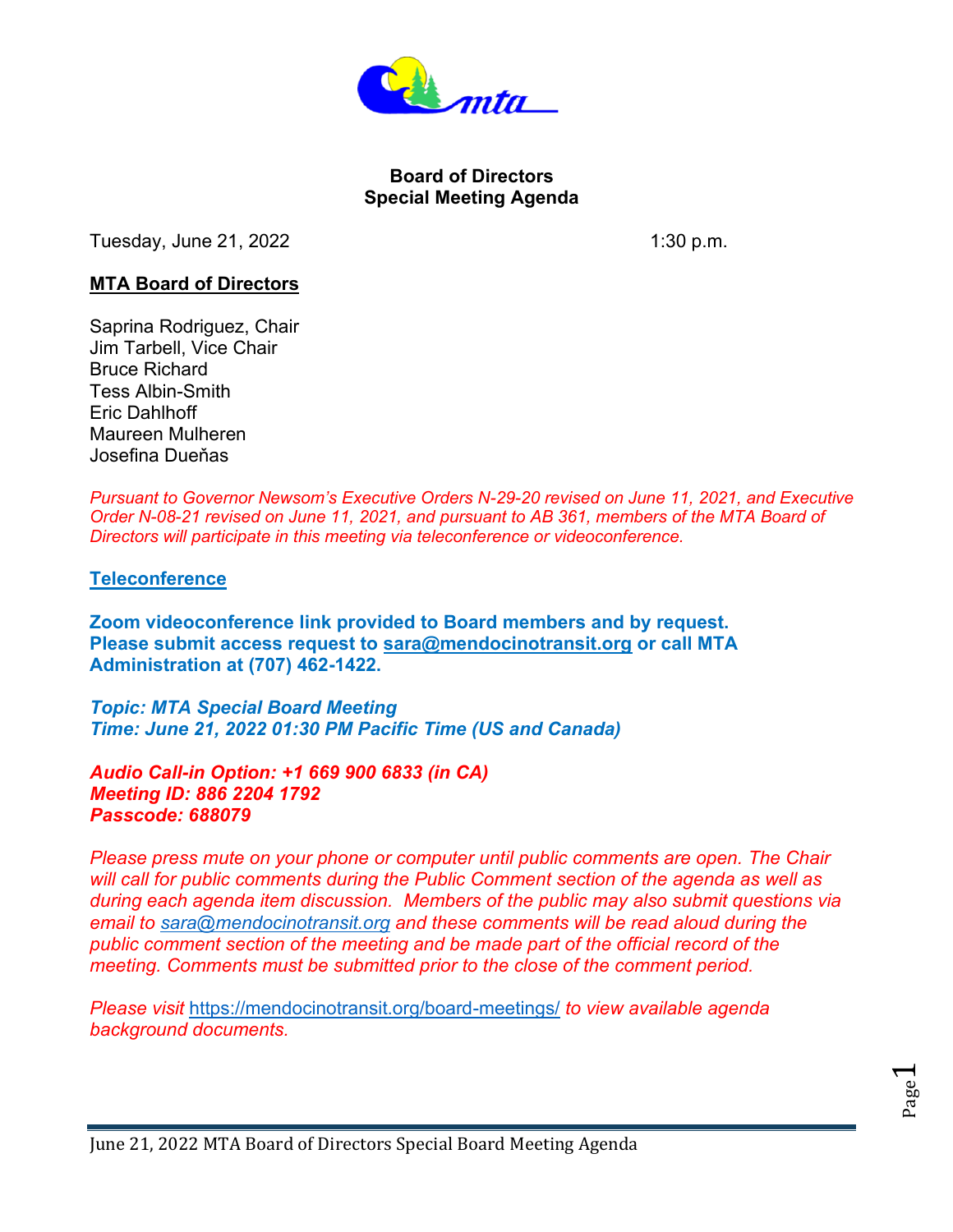# **AGENDA ITEMS**

# **A. CALL TO ORDER**

## **B. PUBLIC COMMENT**

*MTA Board of Directors welcomes participation in its meetings. Comments shall be limited to three (3) minutes per person so that everyone may be given an opportunity to be heard. To expedite matters and avoid repetition, whenever any group of persons wishes to address the MTA Board of Directors on the same subject matter, the Chair may request that a spokesperson be chosen by the group. This item is limited to matters under the jurisdiction of the Mendocino Transit Authority which are not on the posted agenda. Public criticism of the MTA Board will not be prohibited. No action shall be taken.*

#### **C. CONSENT CALENDAR**

- 1. Approval of Minutes of May 25, 2022 Regular Board Meeting
- 2. Acceptance of Service Performance Report
- 3. Acceptance of Financial Reports July 2021 through April 2022
- 4. Adoption of Resolution No. 2022‐16 Authorizing Remote Teleconference Meetings of the Board of Directors of Mendocino Transit Authority for the period of June 21, 2022 through July 21, 2022 Pursuant to Brown Act Provisions.

# **D. ACTION & DISCUSSION**

- 1. Unmet Needs: Solicit Public Input
- 2. Discussion and Possible Adoption of Resolution No. 2022-17 Adopting the MTA Operations Budget and Wage Table for Fiscal Year 2022-2023.
- 3. Discussion and Possible Adoption of Resolution No. 2022-18 Adopting the MTA Capital Budget for Fiscal Year 2022-2023.
- 4. Discussion and Possible Approval of Policy Section 407 MTA Paid AFLAC Supplemental Insurance.
- 5. Discussion and Possible Approval of West America Bank Signatories.
- 6. Discussion and Possible Approval of 22-23 Special Event Calendar.

# **E. DIRECTOR AND MANAGEMENT REPORTS**

- 1. Matters from Management
- 2. Matters from Directors